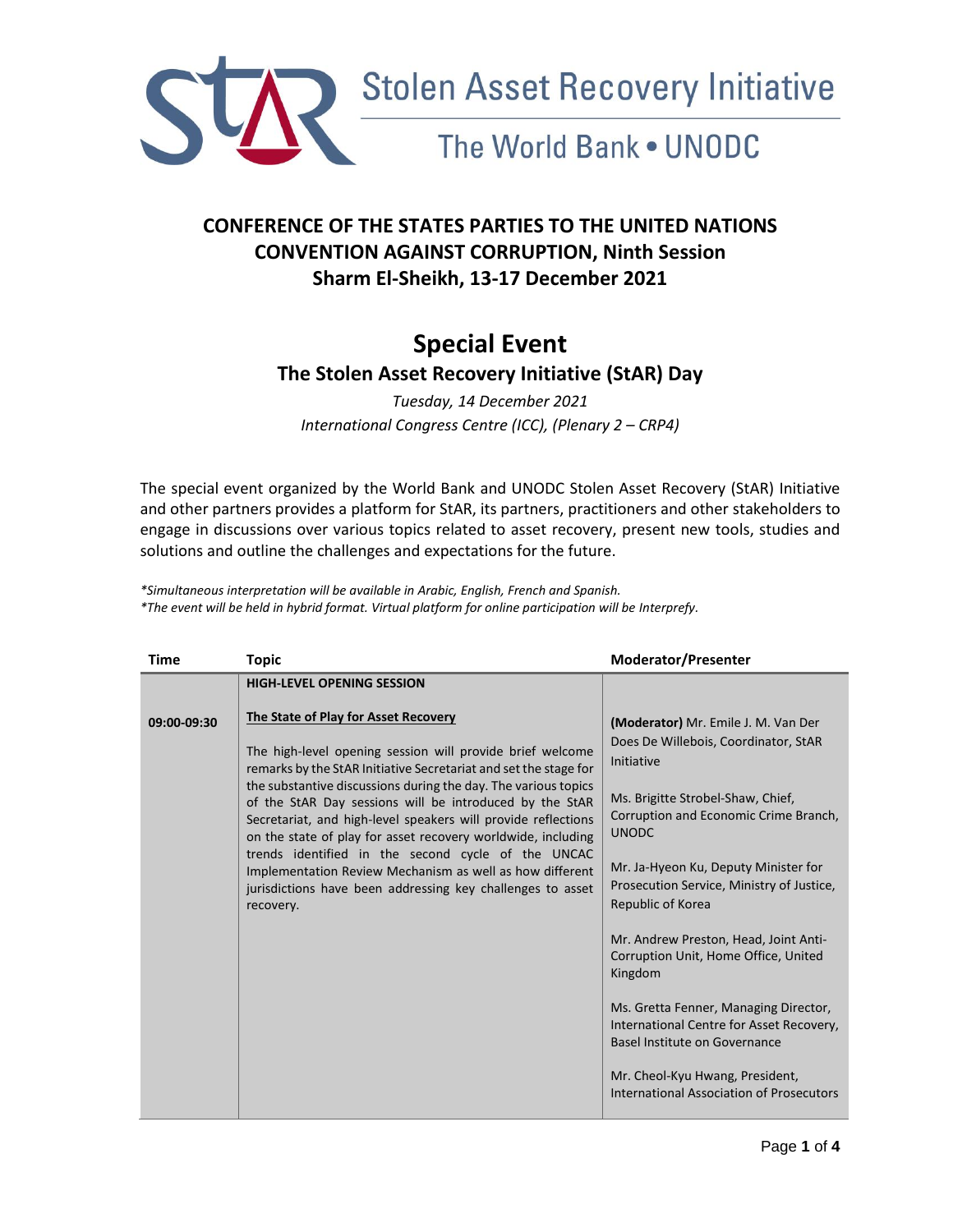

| 9:30-10:30  | Orders without Borders - The Direct Enforcement of Foreign<br><b>Restraint and Confiscation Decisions</b>                                                                                                                                                                                                                                                                                                                                                                                                                                                                              | (Moderator) Mr. Vladimir Kozin,<br><b>UNODC</b>                                                                                                                                                                                                                                                                                                                                            |
|-------------|----------------------------------------------------------------------------------------------------------------------------------------------------------------------------------------------------------------------------------------------------------------------------------------------------------------------------------------------------------------------------------------------------------------------------------------------------------------------------------------------------------------------------------------------------------------------------------------|--------------------------------------------------------------------------------------------------------------------------------------------------------------------------------------------------------------------------------------------------------------------------------------------------------------------------------------------------------------------------------------------|
|             | The fireside chat session will mark the launch of a new StAR<br>publication on the direct enforcement of foreign confiscation<br>orders "Orders without Borders: Direct Enforcement of<br>Foreign Restraint and Confiscation Decisions; Approaches,<br>Challenges, and Recommendations - a Worldwide Study".                                                                                                                                                                                                                                                                           | Mr. Oscar Solorzano, International<br>Centre for Asset Recovery, Basel<br>Institute on Governance                                                                                                                                                                                                                                                                                          |
|             | Speakers will provide an overview of the conclusions of the                                                                                                                                                                                                                                                                                                                                                                                                                                                                                                                            | Ms. Hermione Cronje, South Africa                                                                                                                                                                                                                                                                                                                                                          |
|             | study on current approaches used by jurisdictions on the<br>direct enforcement of foreign confiscation orders (Art. 54<br>(1(a)) of UNCAC) and recommendations on how common                                                                                                                                                                                                                                                                                                                                                                                                           | Ms. Laure du Castillon, Belgium                                                                                                                                                                                                                                                                                                                                                            |
|             | obstacles could be overcome, including those related to<br>confiscation orders derived from non-conviction based<br>forfeiture mechanisms.                                                                                                                                                                                                                                                                                                                                                                                                                                             | Mr. Stefano Betti, StAR Consultant                                                                                                                                                                                                                                                                                                                                                         |
|             |                                                                                                                                                                                                                                                                                                                                                                                                                                                                                                                                                                                        | Co-organized by: StAR and the<br>International Centre for Asset Recovery<br>of the Basel Institute on Governance                                                                                                                                                                                                                                                                           |
| 10:30-11:00 | <b>Networking Break</b>                                                                                                                                                                                                                                                                                                                                                                                                                                                                                                                                                                |                                                                                                                                                                                                                                                                                                                                                                                            |
| 11:00-12:00 | Data and Transparency in Asset Recovery and Returns                                                                                                                                                                                                                                                                                                                                                                                                                                                                                                                                    | (Moderator) Ms. Roberta Solis, StAR<br>Initiative                                                                                                                                                                                                                                                                                                                                          |
|             | Better data on the quantities of proceeds of corruption that<br>are frozen, seized, confiscated or returned worldwide is<br>required to measure progress. Thus, this session will focus on<br>the benefits of strengthening data collection and the<br>importance of transparency to further advance asset<br>recovery.<br>Speakers will present an update on the StAR Initiative's new<br>global survey on efforts to recover and return proceeds of<br>corruption in a systematic way and discuss examples of good<br>practice related to the transparency of data on asset returns. | Ms. Sol Krause, StAR Initiative<br>Ms. Flavia<br>Munteanu, Head,<br>International and Operational Asset<br>Recovery Policy, Homeland Security<br>Group, Home Office, United Kingdom<br>Ms.<br>Emily Adby, International<br>and<br><b>Operational Asset Recovery Policy,</b><br>Homeland Security Group, Home Office,<br><b>United Kingdom</b><br>Mr. Emmanuel<br>Akomaye, UNODC Consultant |
| 12:00-14:00 | Lunch Break                                                                                                                                                                                                                                                                                                                                                                                                                                                                                                                                                                            |                                                                                                                                                                                                                                                                                                                                                                                            |
| 14:15-15:30 | Ending the Shell Game - Why Fighting Corruption and Going<br>After Dirty Money Relies on Global Beneficial Ownership<br><b>Transparency</b>                                                                                                                                                                                                                                                                                                                                                                                                                                            | (Moderator) Ms. Sol Krause, StAR<br>Initiative                                                                                                                                                                                                                                                                                                                                             |
|             | The session will focus on beneficial ownership in the context<br>of cross-border corruption investigations and asset recovery<br>with the aim of de-mystifying different elements of the CoSP<br>resolution on "Enhancing the use of beneficial ownership                                                                                                                                                                                                                                                                                                                              | Professor Bolaji Owasanoye, Chairman,<br>Independent Corrupt Practices and<br>Other related Offences Commission,<br>Nigeria                                                                                                                                                                                                                                                                |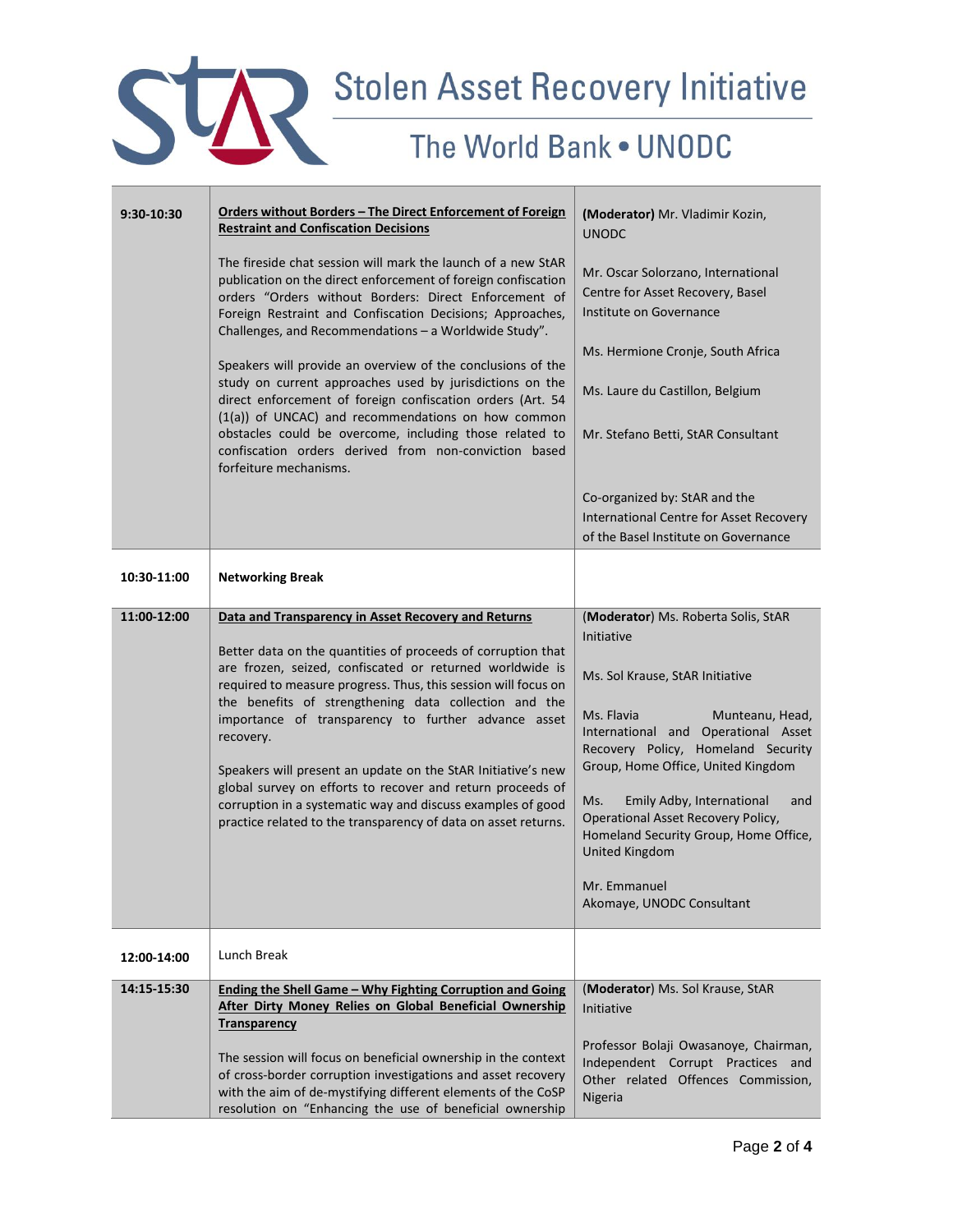

|                 | information to facilitate the identification, recovery and<br>return of stolen assets".<br>Speakers will address the relevance of different provisions in<br>the resolution for tracing assets and investigating<br>international corruption, such as collection, information<br>storage, data format, verification, and access to beneficial<br>ownership information.                                                                                                                                                                                                                                                                                                                                                                                                                                                                                                                      | Dr. Orji Ogbonnaya Orji, Executive<br>Secretary, Nigeria Extractive Industry<br>Transparency Initiative, Nigeria<br>Prof.<br>Jason<br>Sharman,<br>Cambridge<br>University<br>Mr. Thom Townsend, Executive Director,<br>Open Ownership<br>Mr Andrii Borovyk, Executive-Director,<br>Transparency International Ukraine<br>Co-organized by Nigeria, StAR and<br><b>UNCAC Coalition</b>                                                                                |
|-----------------|----------------------------------------------------------------------------------------------------------------------------------------------------------------------------------------------------------------------------------------------------------------------------------------------------------------------------------------------------------------------------------------------------------------------------------------------------------------------------------------------------------------------------------------------------------------------------------------------------------------------------------------------------------------------------------------------------------------------------------------------------------------------------------------------------------------------------------------------------------------------------------------------|---------------------------------------------------------------------------------------------------------------------------------------------------------------------------------------------------------------------------------------------------------------------------------------------------------------------------------------------------------------------------------------------------------------------------------------------------------------------|
| 15:30-16:30     | <b>Standing as Victim of Corruption and Damages</b><br>In collaboration with the International Bar Association's<br>Subcommittee on Asset Recovery, the StAR Initiative is<br>working on a new publication which examines avenues<br>available to victims (countries, civil society organizations or<br>individuals) to obtain compensation for damages from<br>corruption (including social damages), and who has standing<br>to demand such damages in different legal systems. These<br>concepts can become practical in grand corruption cases<br>(reparation processes or civil lawsuits) in which states claim<br>damages deriving from active bribery or other corruption<br>related offences in major business transactions.<br>The session will provide an overview of the conclusions of the<br>publication and of current approaches in this topic in different<br>legal systems. | (Moderator) Mr. Felipe Falconi, UNODC<br>(Moderator) Ms. Yara Esquivel, StAR<br>Initiative<br>Ms. Greysa Barrientos, Prosecutor,<br>Costa Rica<br>Ms. Kate McMahon, Chairperson,<br>International Bar Association Anti-<br><b>Corruption Asset Recovery</b><br>Subcommittee<br>Mr. Richard E. Messick, Consultant,<br><b>StAR</b> initiative<br>Ms. Juanita Olaya Garcia, UNCAC<br>Coalition<br>Co-organized by: StAR and the IBA<br>Subcommittee on Asset Recovery |
| 16:30-16:45     | <b>Networking Break</b>                                                                                                                                                                                                                                                                                                                                                                                                                                                                                                                                                                                                                                                                                                                                                                                                                                                                      |                                                                                                                                                                                                                                                                                                                                                                                                                                                                     |
| $16:45 - 17:45$ | Taxing Corruption - How Can Anticorruption and Tax<br><b>Authorities Work Together?</b><br>The StAR Initiative is launching in collaboration with the<br>Institute for Austrian and International Tax law a publication                                                                                                                                                                                                                                                                                                                                                                                                                                                                                                                                                                                                                                                                      | (Moderator) Mr. Jean-Pierre Brun, StAR<br>Initiative                                                                                                                                                                                                                                                                                                                                                                                                                |